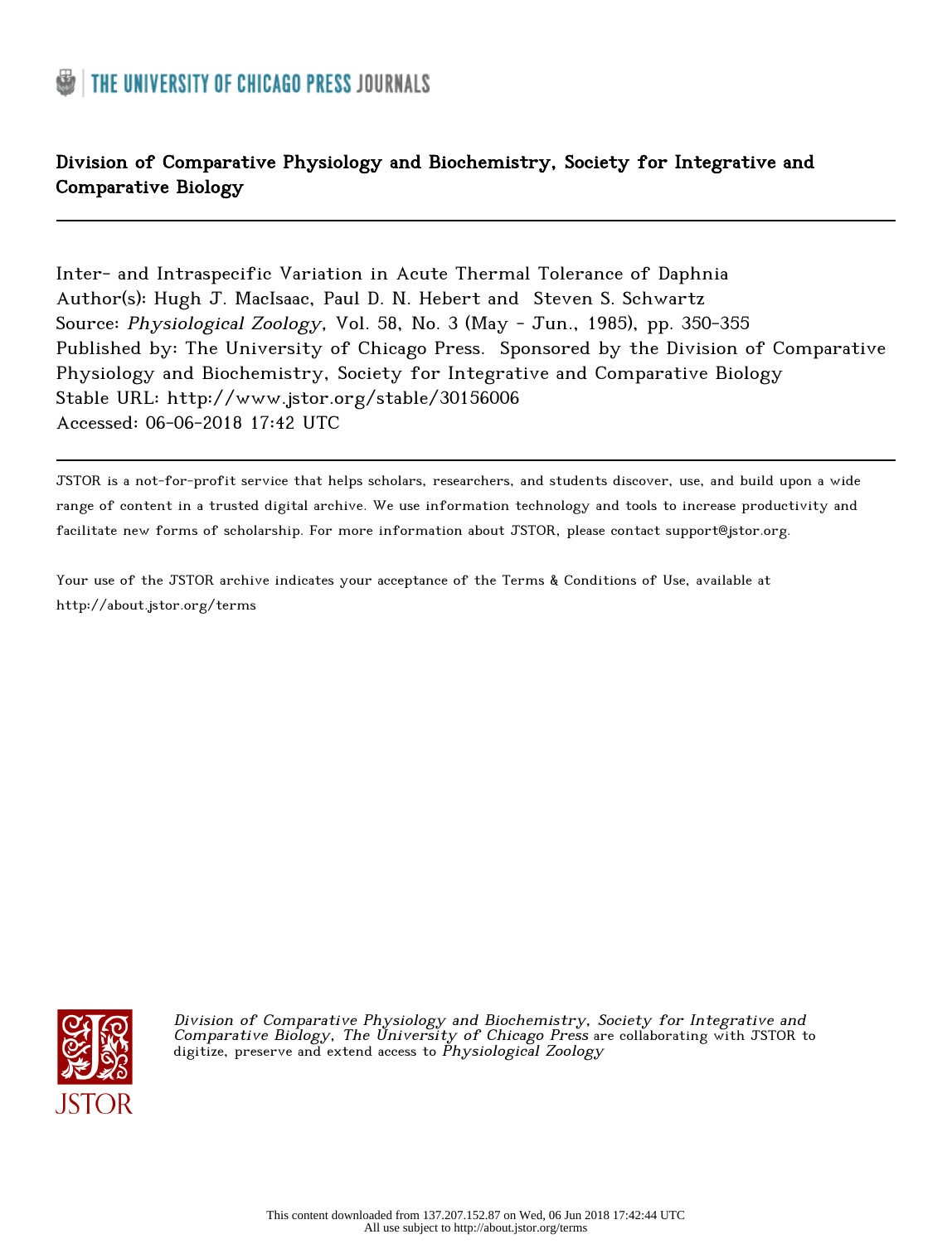# INTER- AND INTRASPECIFIC VARIATION IN ACUTE THERMAL TOLERANCE OF DAPHNIA'

#### HUGH J. MACISAAC,2 PAUL D. N. HEBERT, AND STEVEN S. SCHWARTZ

 Biology Department, University of Windsor, Windsor, Ontario N9B 3P4 (Accepted 11/27/84)

The acute thermal tolerances of six *Daphnia* species were compared at three acclimation temperatures. Of the species tested, all but one showed an increase in thermal tolerance when acclimated at higher temperature. Comparison of the regression relationships between thermal tolerances and acclimation temperature revealed no significant interspecific differences among species in their improvement of thermal tolerance caused by acclimation. However, significant intraspecific differences in thermal tolerance were noted. Daphnia obtusa had the highest tolerance, while D. pulex had the lowest. Among the other species acclimated at 10 C, thermal tolerance declined in a sequence of  $D$ . ambigua,  $D$ . magna,  $D$ . carinata, and D. nivalis. The differences in thermal tolerance noted among species were correlated with maximum temperatures of the environment from which they originated. While comparison of clones of  $D$ . pulex from several geographic localities revealed up to 2 C differences in acute thermal tolerance, there was no evidence of clonal variation in thermal tolerance of D. magna.

# INTRODUCTION

 The importance of temperature in reg ulating both the seasonal distribution and geographic distribution of aquatic ecto therms has long been recognized (Brown 1929; Moore 1939; Johnson 1952). Among such animals, those living in relatively shallow-water environments, such as ponds or tide pools, must have the ability to tolerate particularly large and often rapid shifts in temperature. While tide pool and intertidal organisms have received atten tion (e.g., the harpacticoid copepods stud ied by Kontogiannis [1973] and intertidal snails studied by Fraenkel [1968]), as have some benthic freshwater species (Sprague 1963), there have been few studies on the thermal tolerance of freshwater zoo plankton.

 Since many Cladocera are found in ponds in which daily and seasonal tem-

 'We thank J. K. Zimmerman, L. W. Wasserman, M. Havas, and the reviewers for their comments on the manuscript. This research was supported by a Department of Indian and Northern Affairs Training grant and by a Natural Sciences and Engineering Research Council of Canada scholarship to H.J.M.

<sup>2</sup> Present address: Department of Botany, University of Toronto, Toronto, Ontario M5S 1Al, Canada.

Physiol. Zool. 58(3):350-355. 1985.

 C 1985 by The University of Chicago. All rights reserved. 0031-935X/85/5803-8415\$02.00

 perature fluctuations may be great, and because they have a broad geographic distribution, their thermal tolerance is of particular interest. However, little work on the thermal tolerance of this group has been done since pioneering efforts over 50 yr ago. This work suggested that differences in thermal tolerance were present among closely related species and that intraspecific variation could be dramatic. For example, Banta (1939) identified a clone of Daphnia laevis with a thermal tolerance 9 C higher than normal for the species, while Johnson (1952) found a clone of D. atkinsoni with a thermal tolerance 6 C lower than normal. More recently, Craddock (1973) found evidence of variation in thermal tolerance between two *D. pulex* clones, while Goss (1980) found differences between  $D$ . pulex and D. magna. These later studies also examined the effects of acclimation tem peratures on thermal tolerance (Craddock 1973; Goss 1980). Placing these results in an adaptive context is difficult because of both the limited number of strains exam ined and the fact that laboratory stocks of unknown geographic origin were studied. The present investigation aimed to provide more comprehensive data on the nature and extent of inter- and intraspecific vari ation in thermal tolerances of Daphnia species. Twenty-one clones representing six species and both subgenera of the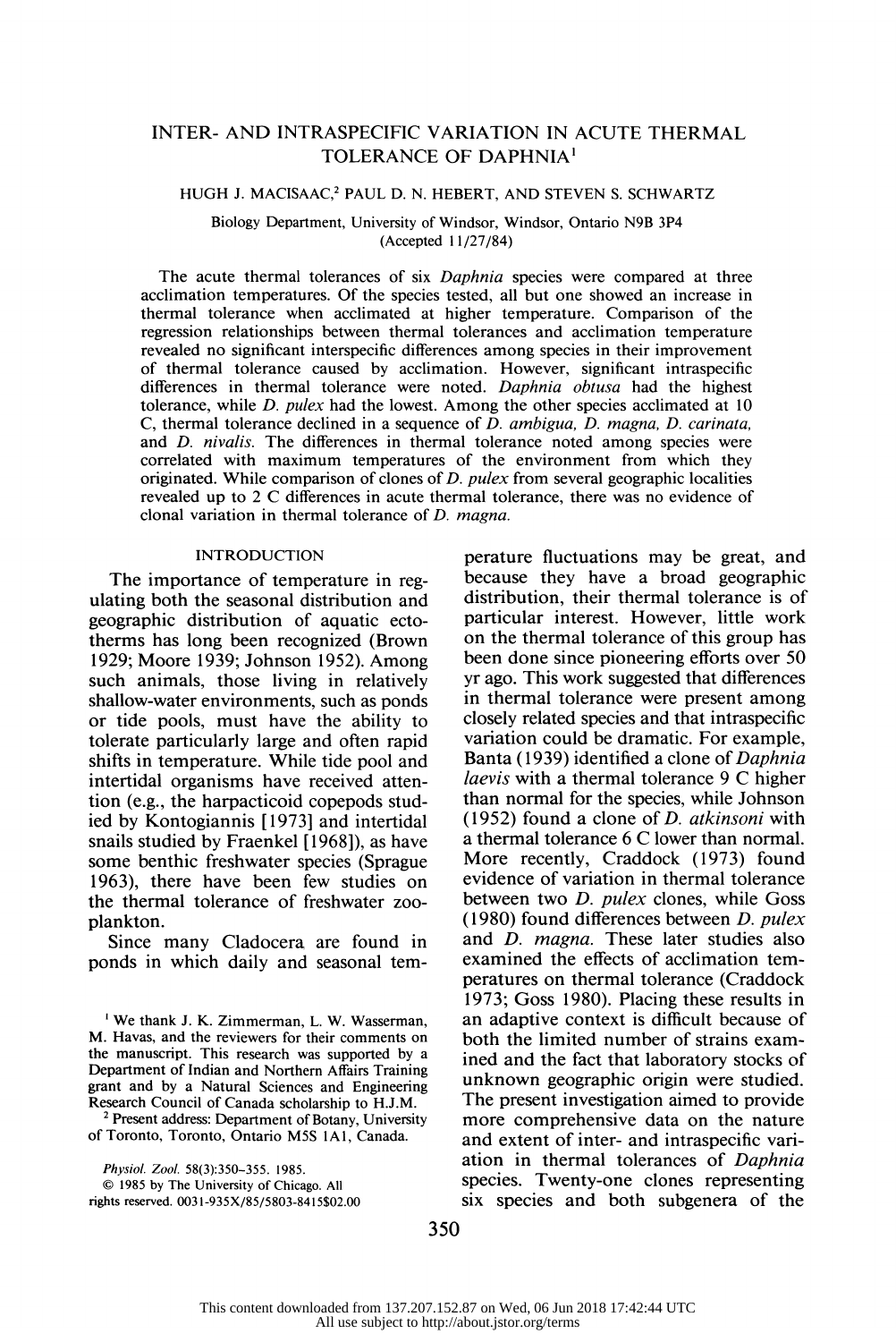genus Daphnia were included. The study was designed to identify both differences in thermal tolerances and differences in the effects of acclimation on such toler ances. In addition, two species were se lected for a more intensive study of geo graphical variation in thermal tolerance.

## MATERIAL AND METHODS

 A total of 21 different clones from six species of *Daphnia* were used in this study. Each of these clones was derived from a single parthenogenetic female. The clones were obtained from ponds with a depth of less than 1 m. Collection sites for each clone are listed in table 1 along with information on the mean daily maximum temperature of the warmest month of the year at the site (Atmospheric Environment Service 1941-1970; Wallen 1970; Gentilli 1971). Such temperatures give an indica tion of the maximum water temperature that an aquatic organism at that site must tolerate.

 Each clone was acclimated in synthetic pond water (Hebert and Crease 1980) at 10 C, 16 C, and 25 C for a minimum of 2 wk. An algal suspension (primarily Sce nedesmus and Chroococcus) was fed to  each clone every 3 days. The thermal tolerance of a clone was tested by expos ing adult individuals to temperatures in the range of 30-42 C. Temperatures were maintained with a Brown-Melsunger Thermomix circulating water bath. Sur vivorship was initially scored at 2 C inter vals, but additional experiments at I C intervals were run when the original data were not sufficient for probit analysis. The 30 C test served as a control as preliminary experiments indicated that all stocks tol erated this temperature without mortality.

 Temperature tolerance was assessed by taking 7-10 adult animals from each clone and placing them immediately into a 10 ml test tube containing synthetic pond water at the test temperature. The animals were left for 15 min and then removed into a 25-ml cup of synthetic pond water at room temperature. Mortality was as sessed after a recovery period of 30 min. Animals which remained inactive at the bottom of the cup even when the cup was agitated were considered dead. This crite rion was considered appropriate as all such inactive animals were dead when examined after 24 h. Experiments were run in triplicate, and the results of the

| <b>Species</b>                       | Clone<br>No. | Locality                       | Summer<br>Temperature<br>(C) |
|--------------------------------------|--------------|--------------------------------|------------------------------|
| Daphnia ambigua                      |              | Neoga, Illinois                | 31.0                         |
| $D.$ ambigua $\ldots \ldots \ldots$  | 2            | St. Louis, Missouri            | 31.0                         |
| $D.$ carinata $\ldots \ldots \ldots$ | 3            | Canberra, New South Wales      | 28.1                         |
| $D. magna$                           | 4            | Cambridge, England             | 22.2                         |
| $D.$ magna $\ldots \ldots \ldots$    | 5            | Cambridge, England             | 22.2                         |
| $D. magna$                           | 6            | Churchill, Manitoba            | 16.9                         |
| D. magna $\ldots \ldots \ldots$      |              | Helsinki, Finland              | 22.0                         |
| $D. magna$                           | 8            | Oslo, Norway                   | 22.0                         |
| $D. magna$                           | 9            | Ostea Mallar Spik, Finland     | 22.0                         |
| $D. magna$                           | 10           | Tjernsrudtjern, Norway         | 22.0                         |
| $D.$ nivalis $\ldots \ldots \ldots$  | 11           | Launceston, Tasmania           | 24.8                         |
|                                      | 12           | Urbana, Illinois               | 27.0                         |
| $D. \text{ pulse}$                   | 13           | Baie du Dore, Ontario          | 26.1                         |
| $D.$ pulex $\ldots \ldots \ldots$    | 14           | Churchill, Manitoba            | 16.9                         |
| $D. \textit{puler}$                  | 15           | Frobisher Bay, Northwest Terr. | 11.9                         |
| $D. \text{ pulse}$                   | 16           | Helsinki, Finland              | 22.0                         |
| $D. \textit{puler}$                  | 17           | Igloolik, Northwest Terr.      | 7.7                          |
| $D. \text{ pulse}$                   | 18           | Tuktovaktuk, Northwest Terr.   | 14.8                         |
| $D. \text{ pulse}$                   | 19           | Urbana, Illinois               | 27.0                         |
| $D. \textit{puler}$                  | 20           | Windsor, Ontario               | 27.7                         |
| $D. \text{ pulse}$                   | 21           | Windsor, Ontario               | 27.7                         |

 TABLE 1 SPECIES USED, COLLECTION SITES, AND MEAN TEMPERATURE OF THE WARMEST MONTH THERE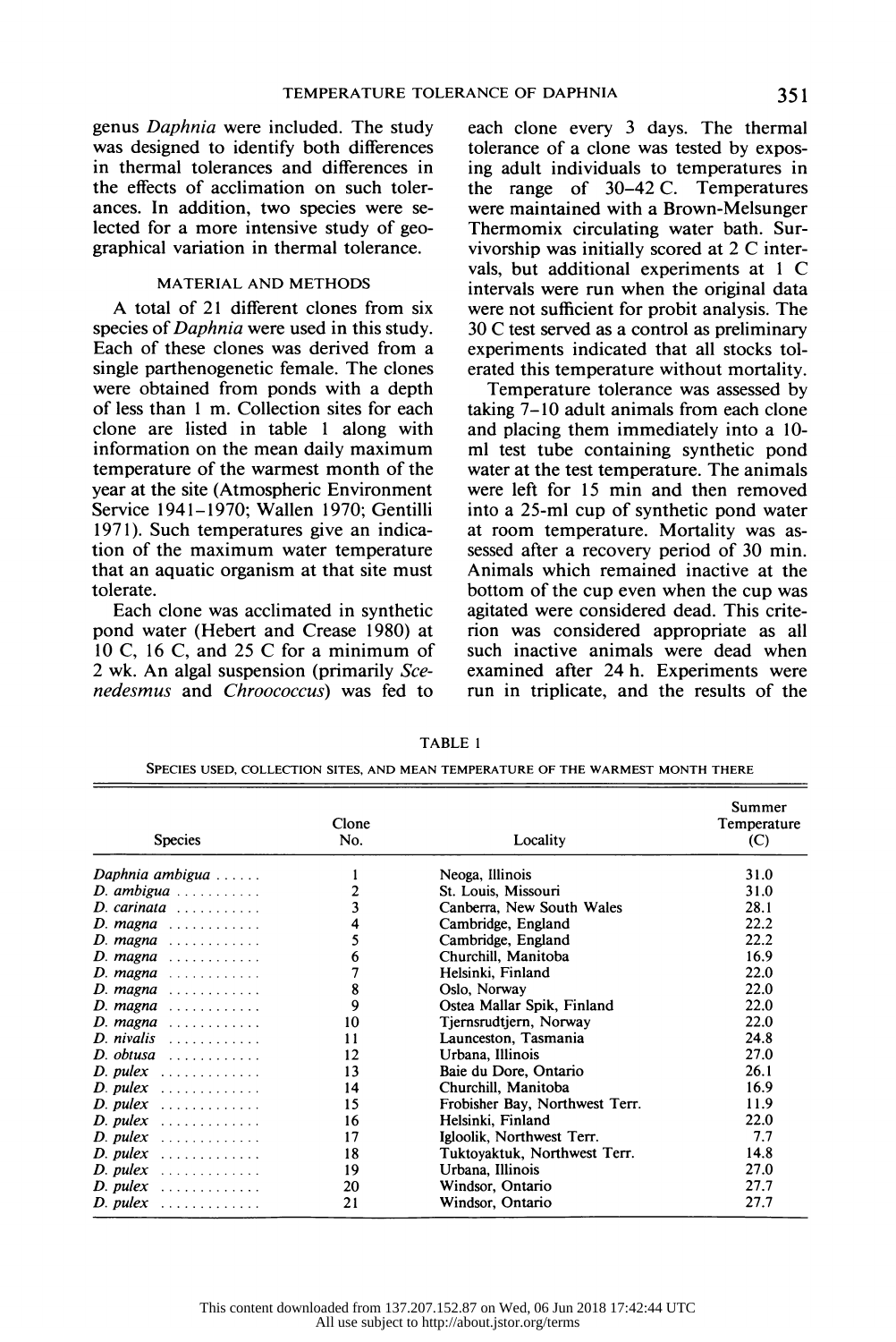

FIG. 1.—The relationship between  $LT_{50} (\pm SE)$  and acclimation temperature for 21 clones of Daphnia.

 three treatments were pooled before probit analysis. The entire experiment was rep licated 1 mo after the initial run in an attempt to standardize for variation in thermal tolerance that might be due to physiological changes related to nutritional status or age of adults in a specific clone. Thus, two thermal tolerance values were estimated for each clone at each of the three acclimation temperatures. Fifteen minute- $LT_{50}$  values were calculated for each experiment, using probit analysis. Skewness and kurtosis statistics were cal culated for the 15-min-L<sub>150</sub> values re corded for clones at each of the three acclimation temperatures and also after the entire data set had been pooled. None of these statistics was significant at the 5% level, indicating that the data sets approx imated normal distributions.

## RESULTS

 A clear relationship between acclimation temperature and thermal tolerance was evident (fig. 1) when the data for all species were pooled. The figure, however, conceals evidence of intraspecific variation (table 2). Specifically, pooled data for clones of Daphnia pulex, D. magna, and D. carinata each showed a significant shift in tolerance between each of the acclima tion treatments, whereas D. obtusa and D. ambigua showed a difference only between  the 25 C acclimation and the two lower temperatures. Daphnia nivalis failed to show any evidence of thermal acclimation. However, comparison of the regression relationship between  $LT_{50}$  and acclimation temperature for each of the six species, using pooled clone data for each, revealed that there was no significant difference in the slopes of the regressions  $(P > .05)$ , although the intercepts did vary signifi cantly ( $P < .01$ ,  $F = 9.29$ , df = 5,104) (Weisberg 1980). This latter difference in dicates that species differ in their thermal tolerance but not in the degree to which acclimation affects their thermal tolerance.

 At each of the three acclimation tem peratures, the  $LT_{50}$  of the most sensitive clone was approximately 5 C less than that of the most resistant clone. When clones were listed in order of their  $LT_{50}$  at 10 C,

TABLE 2

 DUNCAN'S MULTIPLE-RANGE TEST FOR THREE ACCLIMATION TEMPERATURES

|                 | Acclimation<br>Temperature | Mean $LT_{50}$<br>$±1$ SE |              |  |
|-----------------|----------------------------|---------------------------|--------------|--|
| Species and $N$ | (C)                        | (C)                       | Grouping     |  |
| Daphnia pulex:  |                            |                           |              |  |
| 14              | 10                         | $33.9 \pm .3$             | A            |  |
| 17              | 16                         | $34.5 \pm .3$             | B            |  |
| 17              | 25                         | $36.3 \pm .2$             | C            |  |
| D. magna        |                            |                           |              |  |
| 13              | 10                         | $36.1 \pm .2$             | А            |  |
| 12              | 16                         | $36.9 \pm .2$             | B            |  |
| 13              | 25                         | $38.4 \pm .2$             | C            |  |
| D. carinata:    |                            |                           |              |  |
| 2               | 10                         | $35.2 \pm .5$             | A            |  |
| 2.              | 16                         | $37.0 \pm .1$             | в            |  |
| 2.              | 25                         | $39.0 \pm .0$             | $\mathsf{C}$ |  |
| D. ambigua:     |                            |                           |              |  |
| 4.1.1.1.1.1.    | 10 <sup>10</sup>           | $36.9 \pm .2$             | A            |  |
| 4.1.1.1.1.1.    | 16                         | $36.8 \pm .1$             | A            |  |
| 4.              | 25                         | $38.7 \pm .2$             | B            |  |
| D. obtusa:      |                            |                           |              |  |
| $2$             | 10                         | $37.5 \pm .3$             | A            |  |
| 2.              | 16                         | $37.6 \pm .3$             | A            |  |
| 2.              | 25                         | $40.1 \pm .5$             | в            |  |
| D. nivalis:     |                            |                           |              |  |
| 2.              | 10                         | $35.2 \pm .4$             | A            |  |
| 2.              | 16                         | $35.6 \pm .4$             | A            |  |
| 2.              | 25                         | $36.1 \pm .4$             | A            |  |

NOTE.--Clonal  $LT_{50}$  values for each species pooled for each acclimation temperature. Significant differences ( $P = .05$ ) among  $LT_{50}$  values are indicated by different letters.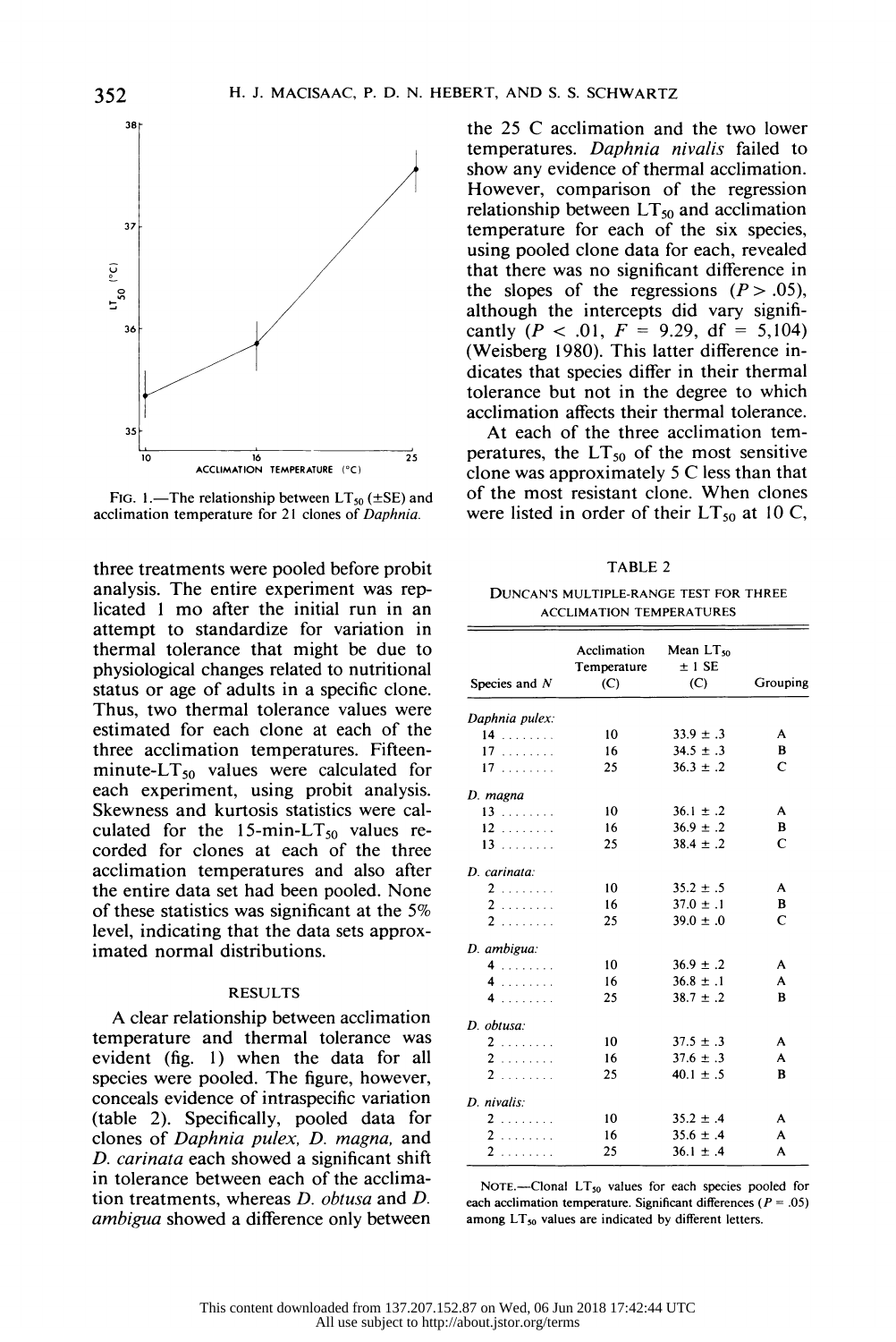clear differences in temperature tolerance among species were evident (table 3). In creased acclimation temperature had little effect on the ranking of clones. Thus, D. obtusa had the highest temperature toler ance in all three treatments, whereas clones of D. pulex had the lowest tolerance. Vari ation in thermal tolerance among conspe cific clones was limited to 2 C at each acclimation temperature.

 More detailed analysis of the data in tables 2 and 3 support the following con clusions. The seven clones of  $D$ . magna showed no significant variation in thermal tolerance at any of the acclimation tem peratures. The two clones of D. ambigua likewise possessed similar thermal toler ances. However, significant heterogeneity in thermal tolerance existed among the nine clones of D. pulex that were tested. Clones of different species isolated from a specific habitat often showed differences in thermal tolerance. Daphnia pulex and D. obtusa from Urbana showed significant differences in thermal tolerance at all three acclimation temperatures. Similarly, D.

magna and *D. pulex* from Churchill showed significant differences when accli mated at 10 C and 16 C. The same two species from a pond near Helsinki showed significant differences only when accli mated at 25 C.

 Figure 2 reveals that there was a positive correlation ( $r = .59$ ,  $P < .01$ ) between the thermal tolerance of clones acclimated at 25 C and the temperature of the environ ment from which they were obtained. A similar correlation existed for clones ac climated at 16 C  $(r = .54, P < .05)$  and 10 C ( $r = .39$ ,  $P < .10$ ). Within a species, clones of  $D.$  pulex acclimated at  $10 \text{ C}$  ( $r$ )  $= .54, P > .05$ , 16 C ( $r = .73, P < .05$ ), and 25 C ( $r = .80$ ,  $P < .01$ ) showed a sig nificant relationship between thermal tol erance and environmental temperature. However, the significance of this relation ship was largely a consequence of the low thermal tolerance of the Igloolik stock. The seven clones of *D. magna*, while from sites geographically remote, came from habitats with similar summer tempera tures, so it was not possible to determine

ACCLIMATION TEMPERATURE (C)

TABLE 3

MEAN LT<sub>50</sub>  $\pm$  1 SE FOR ALL CLONES AT THEIR RESPECTIVE ACCLIMATION TEMPERATURES

| <b>SPECIES</b>                                 | <b>CLONE</b><br>No.     | ACCLIMATION TEMPERATURE (C)           |                   |                |
|------------------------------------------------|-------------------------|---------------------------------------|-------------------|----------------|
|                                                |                         | 10                                    | 16                | 25             |
| Daphnia obtusa                                 | 12                      | $\cdot$ .3<br>$37.5 \pm$              | $37.6 \pm .3$     | $40.1 \pm .5$  |
| $D.$ ambigua $\ldots \ldots$                   | $\overline{c}$          | $37.0 \pm$<br>$\cdot$ 1               | $36.9 \pm .5$     | $39.0 \pm .2$  |
| $D.$ ambigua $\ldots \ldots$                   | 1                       | $36.9 \pm$<br>- 3                     | $36.7 \pm .4$     | $38.4 \pm .1$  |
|                                                | 8                       | $36.5 \pm$<br>$\cdot$ 4               | $36.7 \pm .2$     | $38.3 \pm .2$  |
| D. magna                                       | 10                      | $36.5 \pm$<br>-6                      | $37.5 \pm .8$     | $39.0 \pm .8$  |
| D. magna                                       | 6                       | $36.4 \pm$<br>$\cdot$ 1               | $37.1 + .4$       | $37.6 \pm .6$  |
| $D. magna \ldots $                             | 4                       | $36.3 \pm$<br>$\cdot$ 2               | $35.8^{\circ}$    | $38.9 \pm .3$  |
| $D. magna \ldots $                             | 5                       | $36.1 \pm$<br>$\overline{\mathbf{3}}$ | $37.4 \pm .7$     | $38.9 \pm .2$  |
| D. magna                                       | 9                       | $35.5^{\circ}$                        | 36.1 <sup>a</sup> | $38.5^{\circ}$ |
| $D. magna \ldots $                             | 7                       | $35.5 \pm 1.1$                        | $37.2 \pm .7$     | $37.6 \pm .1$  |
| $D.$ carinata $\ldots \ldots$                  | $\overline{\mathbf{3}}$ | $35.2 \pm .5$                         | $37.0 \pm .1$     | $39.0 \pm .0$  |
| $D.$ nivalis                                   | 11                      | $35.2 \pm$<br>$\cdot$                 | $35.6 \pm .4$     | $36.1 \pm .4$  |
| $D. \text{ pulse} \times \ldots \times \ldots$ | 13                      | 34.8 $\pm$<br>$\cdot$ 2               | $35.0 \pm .0$     | $36.7 \pm .4$  |
| $D. pulse x \ldots \ldots \ldots$              | 16                      | $34.8 \pm$<br>$\Omega$                | 35.1 <sup>a</sup> | $36.3 \pm .3$  |
| $D. \text{ pulse} \times \ldots \times \ldots$ | 19                      | 34.4 $\pm$<br>$\cdot$ 2               | $35.1 \pm .2$     | $36.9 \pm .0$  |
| $D. \text{ pulse} \times \ldots \times \ldots$ | 20                      | $34.2 \pm$<br>$\cdot$ 4               | $34.8 \pm .7$     | $36.8 \pm .5$  |
| $D. \textit{pulex}$                            | 21                      | $33.7 \pm$<br>-0                      | $34.7 \pm .4$     | $36.6 \pm .0$  |
|                                                | 18                      | $32.8 \pm 1.1$                        | $34.2 \pm .3$     | $36.1 \pm .1$  |
|                                                | 14                      | 32.7 $\pm$ .5                         | $34.3 \pm .5$     | $35.8 \pm .5$  |
| $D. \text{ pulse} \dots \dots \dots$           | 17                      | NA.                                   | $33.1 \pm .4$     | $34.4^{\circ}$ |
| $D. \text{ pulse} \dots \dots \dots$           | 15                      | NA.                                   | $34.6 \pm .0$     | $36.4 \pm .0$  |

NOTE.-NA, not available. Stocks are listed in descending order of their temperature tolerance after acclimation at 10 C.

<sup>a</sup> Not replicated.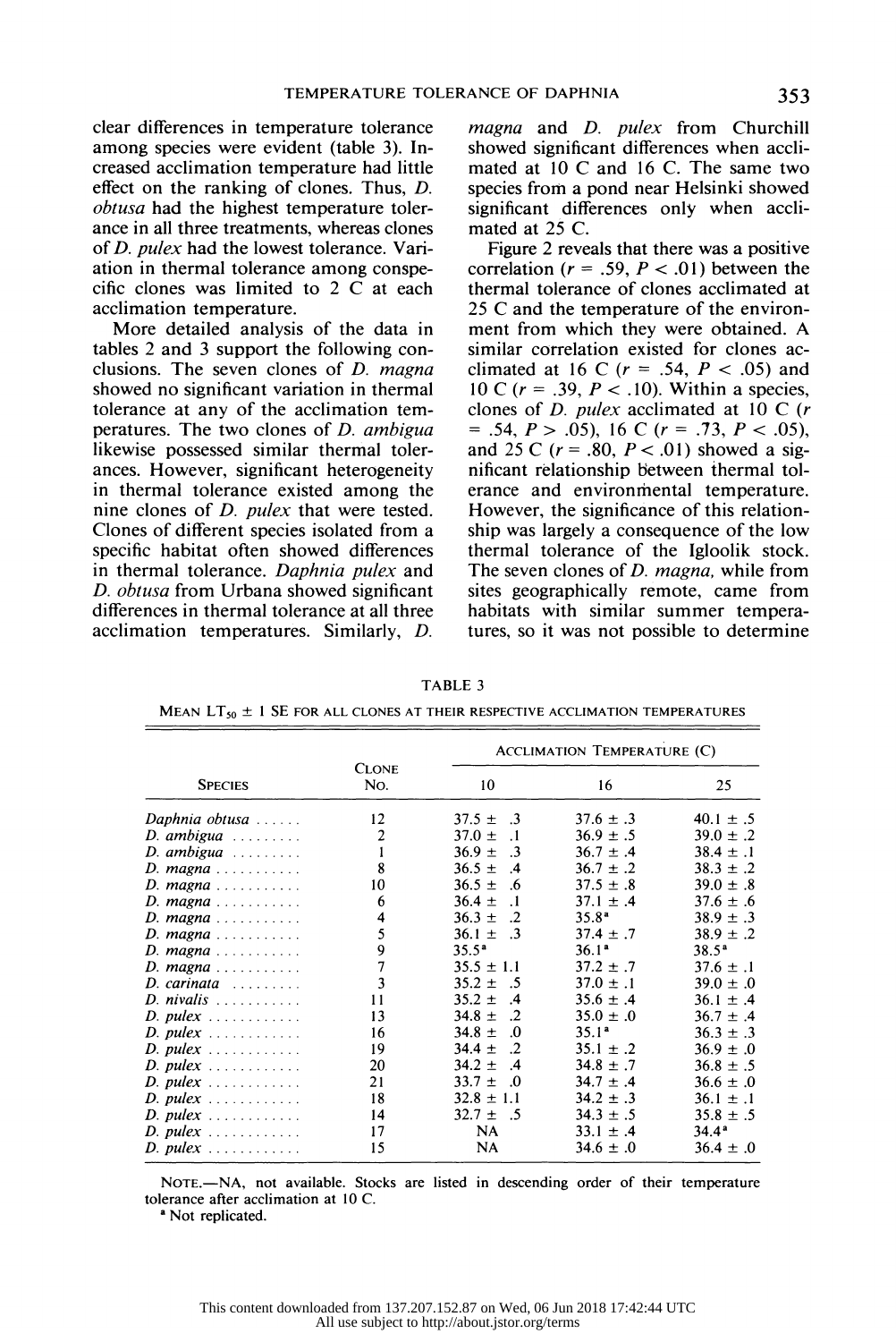whether a comparable pattern in thermal tolerance existed within this species.

#### **DISCUSSION**

 The results of the present study indicate that Daphnia species vary markedly in their acute thermal tolerance. Such varia tion represents divergence among species in the genes controlling thermal tolerance. The interspecific differences in thermal tolerance were significantly correlated with the thermal regime of the habitats that the species occupies. Intraspecific variation in thermal tolerance was small, even among clones from distant localities, although some variation was found among clones of D. pulex. From this we conclude that differences in thermal tolerance of the magnitude reported by Banta (1939) and Johnson (1952) are infrequent.

 Tolerance does not seem to be related to body size as species of similar size, such as D. pulex and D. obtusa, have divergent  tolerances. This lack of an association between body size and thermal tolerance has also been noted in other crustaceans, including crayfish (Spoor 1955; Claussen 1980) and fiddler crabs (Vernberg and Tashian 1959).

 Past comparisons of the thermal toler ance of different Daphnia species have been limited. Brown (1929) found that D. magna had a lower thermal tolerance than D. pulex. Goss (1980) obtained conflicting results when populations of the two species were acclimated at 25 C or less, and our results support the conclusion that D. magna is more thermally tolerant than D. pulex. Recent research into the taxonomy of D. pulex in North America indicates that some previous reports of this species have involved misidentification of D. ob tusa (Schwartz, Innes, and Hebert 1985). Brown's results may be explained by as suming that his stocks were actually the more thermally tolerant D. obtusa.



Populations of different species collected

FIG. 2.—The relationship between LT<sub>so</sub> for 21 clones of *Daphnia* and mean daily maximum temperature<br>the warmest month of the year at their site of origin. The clones were acclimated at 25 C. FIG. 2.—The relationship between  $LT_{50}$  for 21 clones of *Daphnia* and mean daily maximum temperature for the warmest month of the year at their site of origin. The clones were acclimated at 25 C.